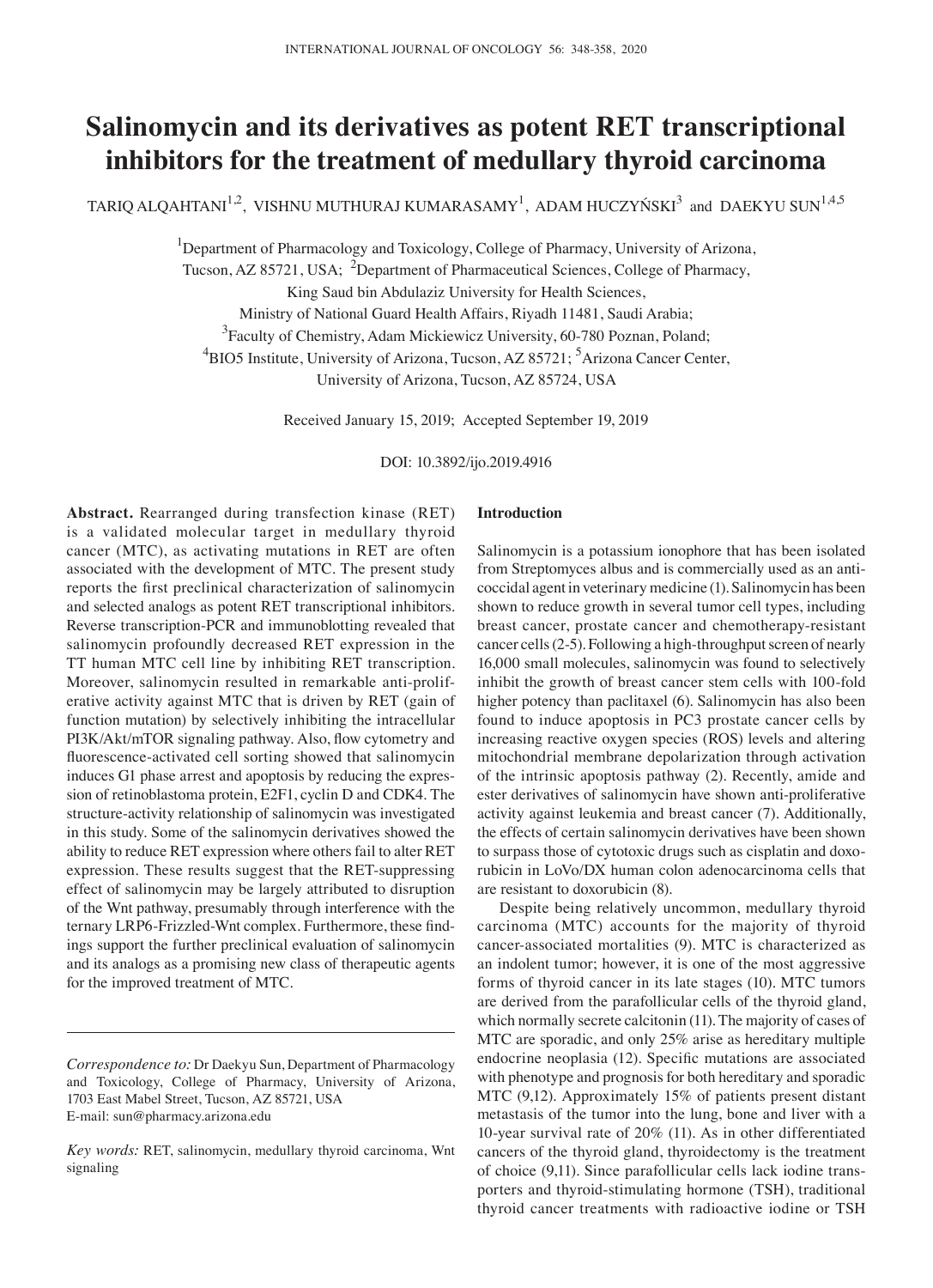suppression are not effective (13). Additionally, MTC develops resistance to most cytotoxic chemotherapies. Previous studies have identified few genetic alterations that are involved in the pathogenesis of MTC (13). Rearranged during transfection proto-oncogene (RET) appears to be the primary oncogene in sporadic MTC and other types of endocrine cancer, such as papillary thyroid carcinoma (PTC) (14). KRAS, HRAS and NRAS are other common mutations, but are less common than RET (15).

RET is a single-pass transmembrane receptor tyrosine kinase that binds to glial cell line-derived neurotrophic factor and dimerizes. Upon RET dimerization, the tyrosine 1062 residue in the intra-cellular kinase domain is phosphorylated (16). RET plays a crucial role in mammalian embryonic development of the brain, peripheral nervous system, calcitonin producing C-cells and thyroid gland (14). The RET-mediated signaling pathway regulates the molecular mechanisms that are primarily responsible for biological processes including cell growth, differentiation and survival. Increase in RET expression levels is associated with cancer progression and poor survival(17). The constitutive activation of several growth-factor receptors, including RET, platelet-derived growth factor receptor, insulin-like growth factor receptor 1 and epidermal growth factor receptor (EGFR), is generally associated with the development and progression of different types of cancers (14). Knocking out RET in mouse models increases prenatal death rates, demonstrating the importance of RET signaling in early development (18,19). Consequently, targeting RET in MTC using small molecule tyrosine kinase inhibitors may diminish tumor proliferation and induce apoptosis. The current standard treatment options of cabozantinib (XL184) and (ZD6474) have shown low response rates and serious side effects, which include pulmonary embolism and gastrointestinal bleeding with cabozantinib, and QT prolongation with torsade de pointes and sudden cardiac death with vandetanib (20-22). Therefore, the search for safer and more effective small molecules continues, with the aim of targeting and understanding the role of the RET proto-oncogene in MTC (14).

Activation of Wnt/β-catenin signaling has been shown to be associated with several types of cancer, including colorectal, hepatocellular and breast cancer (23-25). It is commonly accepted that activation of Wnt signaling is a late-occurring event in thyroid cancers, particularly in anaplastic and poorly differentiated thyroid cancers(26). There is evidence to suggest that Wnt activation serves a pivotal role in the initiation of papillary thyroid carcinoma; however, the precise nature of that role is not yet fully understood (26,27).

The present study demonstrated the effects of salinomycin and its analogs on RET expression, low-density lipoprotein receptor-related protein 6 (LRP6) expression and phosphorylation, as well as on their downstream pathways. It also revealed an association between RET and LRP6 expression in an MTC model for the first time, to the best of our knowledge, using salinomycin, salinomycin derivatives, Wnt inhibitors and RET small interfering RNA (siRNA). This relationship between RET and LRP6 has previously been observed in early kidney development and cystic dysplasia in an animal model (19). Finally, the unique capability of salinomycin to induce cell cycle arrest and apoptosis independently of ROS generation in MTC was demonstrated.

#### **Materials and methods**

*Chemicals.* Salinomycin and niclosamide (N3510) were purchased from Sigma-Aldrich (Merck KGaA). The synthesis and characterization of the 16 salinomycin derivatives were conducted as previously described (7,28).

*Cell culture and media.* Human MTC cell lines (TT and MZ‑CRC1), an immortalized normal human thyroid epithelial cell line (Nthy-ori 3-1) and papillary thyroid carcinoma cell line (K1) were obtained from the American Type Culture Collection. Cell authentication was completed for K1 using STR profiling, and the results exceeded the 80% match threshold with the K1 reference. K1 is considered as a subpopulation of Glag-66, both of which are papillary thyroid carcinoma cell lines (29). TT and MZ-CRC cells were cultured in Dulbecco's modified Eagle's medium (DMEM)/F12 (Cellgro; Corning) supplemented with 15% heat inactivated fetal bovine serum (FBS; Sigma-Aldrich, Merck KGaA). NThy-ori 3-1 and K1 cell lines were cultured in RPMI-1640 and Ham's F12 medium (Thermo Fisher Scientific) supplemented with 9% FBS, respectively. The isogenic cell line 293-RET, which has a luciferase reporter gene under the control of a wild-type RET promoter, was generated as described in a previous study conducted by the present authors (30). The 293-RET cell line was cultured in DMEM supplemented with 9% FBS. TPC1 cells were kindly provided by Dr Rebecca Schweppe (University of Colorado Denver) and were cultured in RPMI-1640 medium supplemented with 9% FBS. All cell lines were maintained in a humidified atmosphere containing 5%  $CO<sub>2</sub>$  at 37°C. These cell lines were also tested for mycoplasma contamination and were further authenticated using STR profiling.

*Cell‑based screening using a luciferase assay.* The 293-RET cells were plated in a 96-well plate at a concentration of  $1.5x10<sup>4</sup>$  cells/well. The next day, the cells were treated with various concentrations (0-3.125  $\mu$ g/ml) of salinomycin and incubated for 24 h. Cells were then lysed with  $25 \mu l$  passive lysis buffer (Promega Corporation), and luciferase expression was determined using the Steady-Glo Luciferase assay system (Promega Corporation) following the manufacturer's instructions. Luciferase activity in whole cell lysates was measured in relative luminescence units and normalized to the total amount of protein.

*Semi‑quantitative reverse transcription (RT)‑PCR analysis of RET mRNA synthesis in TT cells.* The mRNA expression of TT cells following exposure to increasing concentrations of salinomycin (0.25-1  $\mu$ g/ml) was determined by RT-PCR as described previously (30). Total RNA was extracted from the cells utilizing the RNeasy Mini QIAcube kit (Qiagen, Inc.) as per the manufacturer's instructions. The extracted RNA was subjected to RT using oligo (dT)18 primer with a QuantiTect reverse transcription kit (Qiagen, Inc.) to obtain cDNA (30). The primers used for RT-PCR were as follows: RET forward, 5'-GCAGCATTGTTGGGGGACA-3' and reverse, 5'-CACC GGAAGAGGAGTAGCTG-30; ribosomal protein L9 (RPL9) forward, 5' CTGAAGGGACGCACAGTTAT-3' and reverse, 5'- ACGGTAGCCAGTTCCTTTCT-3'. The PCR step involved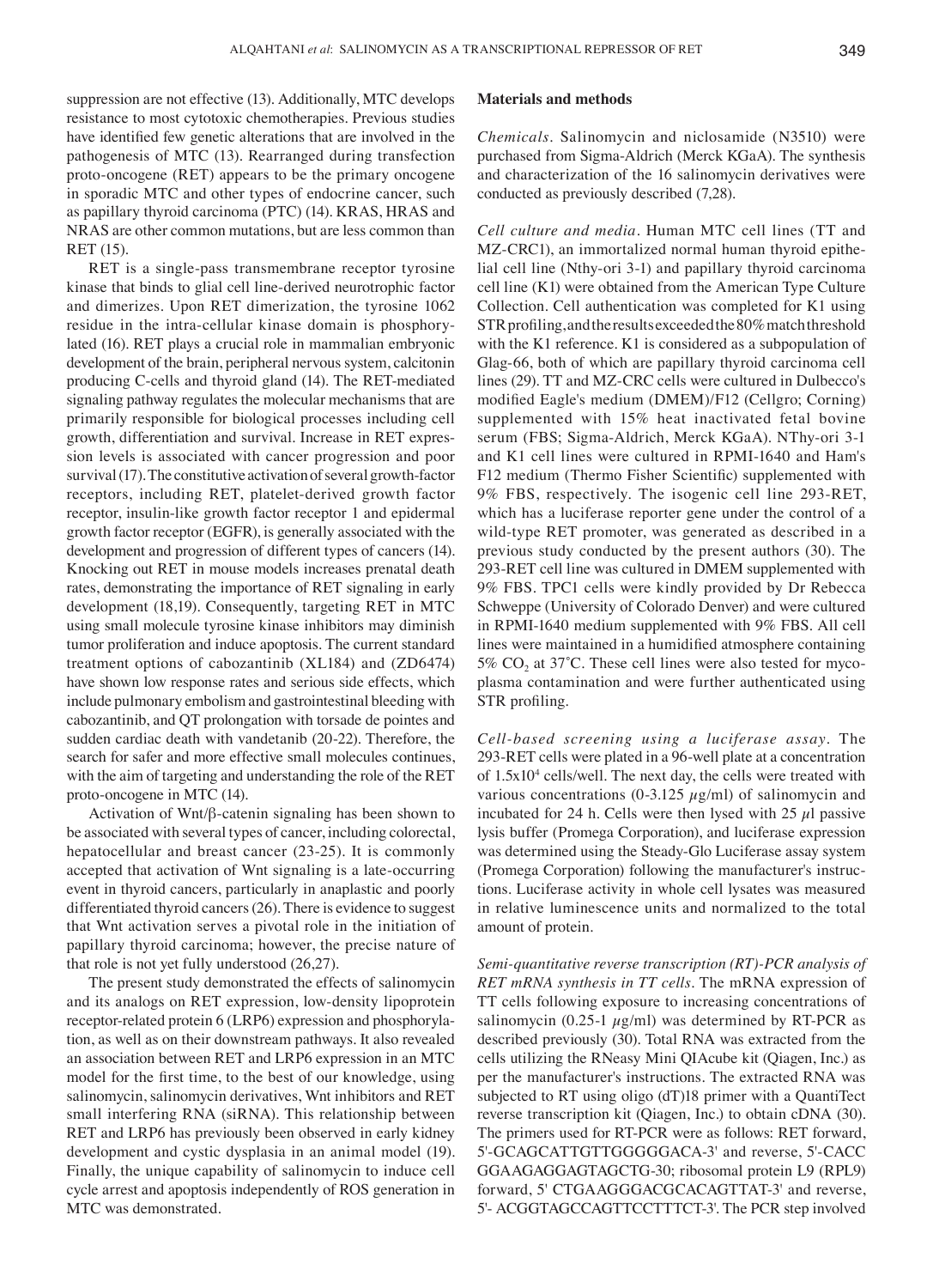initial denaturation at 95˚C for 3 min followed by 33 and 23 cycles for RET and RPL9, respectively, at 95˚C for 30 sec, 52°C for 30 sec and 72°C for 30 sec on a GeneAmp<sup>®</sup> PCR system 9600 (PerkinElmer, Inc.). PCR products were analyzed using 1.5% agarose gel electrophoresis. RPL9 gene was used as the reference gene. Densitometric analysis was performed using ImageJ software (version 1.51; National Institutes of Health).

*Western blotting.* After 24 or 48-h treatment with salinomycin or niclosamide , whole-cell extracts (TT, K1, Nthy-ori3-1 and TPC1) were prepared as described previously (30). Protein concentration was measured using Bio-Rad Protein Assay Dye Reagent (Bio-Rad Laboratories, Inc.) as previously described (31). Proteins were resolved by either 4-12 or 12% (for proteins <40 kDa such as cyclin D, BCL2 and CDK4) gradient polyacrylamide SDS-PAGE, as described previously (30,32). For cytosolic protein, protein fractionation was conducted using NE-PER Nuclear and Cytoplasmic Extraction Reagents (Pierce; Thermo Fisher Scientific, Inc.) according to the manufacturer's protocol. The primary antibodies used were: RET (#3220), mTOR (#2983), phosphorylated (p)-mTOR (#5536), retinoblastoma (Rb; #9309), p-Rb (#8516S), E2F (#3742S), p-LRP6 (#2568), LRP6 (#2560), p-Akt (#9271) and Akt (#9272) (dilution 1:1000) purchased from Cell Signaling Technology, Inc.; cyclin D (sc-20044), CDK4 (sc-260), BCL-2 (sc-509), P53 (sc-393031), P21 (sc-71811), β-catenin (sc-7963), cyclin B (sc-166152), Lamin A/C (sc-7293), GAPDH (sc-47724) and β-actin (sc-47778) (dilution 1:300) purchased from Santa Cruz Biotechnology, Inc. Mouse or rabbit IgG antibodies tagged with horseradish peroxidase (#1706516 and #1706515; Bio-Rad Laboratories, Inc.) were used as secondary antibodies (dilution 1:1,000). An enhanced chemiluminescence substrate kit (#32106; Thermo Fisher Scientific, Inc.) was used for detection. Densitometric analysis was performed using ImageJ software (version 1.51). GAPDH and Lamin A/C served as a cytoplasmic and nucleus markers, respectively (32).

*N‑acetyl‑L‑cysteine (NAC) pretreatment.* TT cells were pretreated with 1 mM NAC (Sigma-Aldrich, Merck KGaA) for 2 h followed by the addition of salinomycin  $(1 \mu g/ml)$  for 24 and 48 h. Cell extracts were prepared, and protein expression was analyzed by western blotting.

*Cell viability assay.* TT, K1, Nthy-ori 3-1 and TPC1 cells were plated at 7,500 cells/well in a 96-well dish and incubated overnight, followed by treatment with salinomycin or salinomycin analogs at a wide range of concentrations for 96 h. Cell viability was determined using 0.33 mg/ml MTS dye in the presence of  $25 \mu M$  phenazine methosulfate (PMS) as described previously (15). The absorbance was measured at 590 nm using a Synergy™ HT Multi-detection Microplate Reader (BioTek Instruments, Inc.).

*Caspase‑3 assay.* TT cells were treated with different concentrations of salinomycin for 48 h and caspase-3 activity was measured using the ApoAlert Caspase Fluorescent assay kit (Clonetech Laboratories, Inc.) according to the manufacturer's protocol.

*Flow cytometry.* Cell cycle progression was analyzed in TT cells treated with increasing concentrations of salinomycin for 48 h, as described in a previous study conducted by the present authors (33). In brief, cells were fixed with ethanol and stained with propidium iodine (PI) before analysis by fluorescence-activated cell sorting (FACS) using a FACSCanto II instrument (BD Biosciences). Data were analyzed using BD FACSDiva v8.0.1 software (BD Biosciences).

*RET RNA silencing.* An siRNA sequence targeting human RET siRNA (S11935), Silencer Select Negative Control siRNA (cat. no. 4390843) and Opti-MEM Reduced Serum Medium were purchased from Thermo Fisher Scientific, Inc. In 6-well plates, cells  $(0.25-1x10^6)$  were transfected with 9  $\mu$ l Lipofectamine RNAiMAX (cat. no. 13778150; Thermo Fisher Scientific, Inc.) and 30 pmol RET siRNA in reduced serum medium as per the manufacturer's protocol. Control cells were transfected with the negative control siRNA that has no significant effect on cell proliferation and viability (data not shown). After 72 h, cells were harvested for western blot analyses.

*Statistical analysis.* All data are presented as the mean ± SEM of at least three independent experiments. One-way ANOVA with Tukey's post hoc test or two-way ANOVA with Bonferroni post hoc analysis were used to test for significant differences among multiple treatment groups. A Student's t-test was performed where applicable to test the significant difference between two treatment groups. Difference between groups were considered to be statistically significant when P<0.05. GraphPad Prism (version 5.04; GraphPad Software, Inc.) software was utilized for all data analysis.

## **Results**

*Salinomycin reduces endogenous RET expression and interferes with RET downstream signaling in MTC cells.*  The effect of salinomycin on RET gene transcription was examined by a luciferase reporter assay using 293-RET cells as described in a previous study by the current authors (30). This reporter cell line was constructed by stably transfecting the luciferase reporter gene under the control of the RET wild-type promoter into 293 cells (30). As shown in Fig. 1A, treatment of 293-RET cells with various concentrations of salinomycin for 24 h led to a significant reduction in basal luciferase expression. Next, the inhibitory effect of salinomycin on endogenous RET expression was verified using two representative MTC cell lines, TT and MZ-CRC1, which harbor C634W and M918T RET mutations, respectively (34). As shown in Fig. 1B (top panel), salinomycin decreased RET protein levels in a time- and concentration-dependent manner in TT cells. The 24-h treatment of TT cells with 0.25, 0.5 and 1  $\mu$ g/ml of salinomycin decreased RET protein levels by 70, 80 and 83%, respectively, compared with the vehicle control. The difference in RET protein expression was significant between the various treatment groups, with the exception of 0.5 and 1  $\mu$ g/ml, which did not differ significantly (top panel; Fig. 1B). The downregulation of RET protein appeared to be more pronounced in TT cells treated with salinomycin for 48 h compared with those treated for 24 h. The difference in RET protein expression was statistically significant between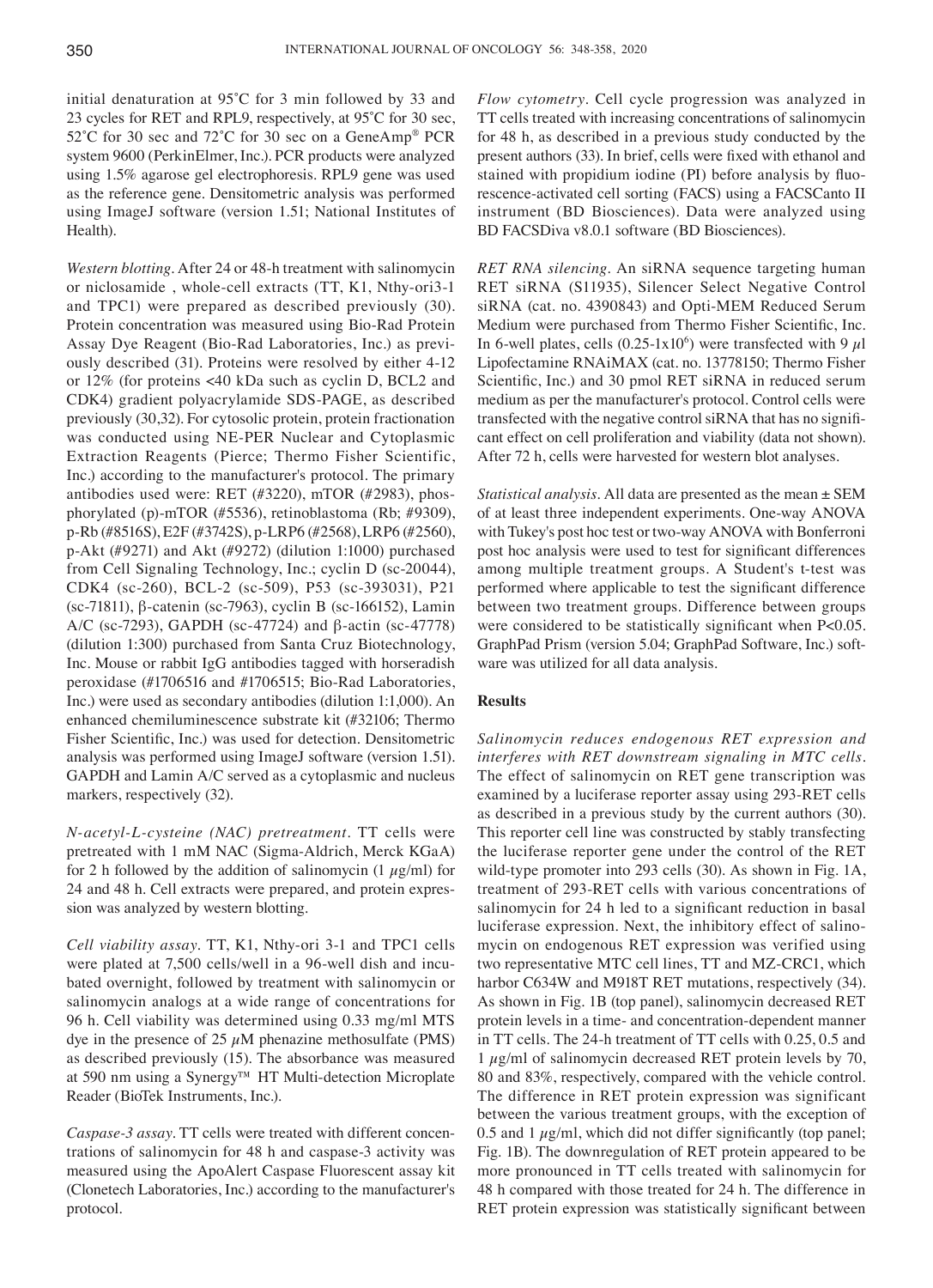

Figure 1. Effect of salinomycin on RET expression and its downstream pathways. (A) Luciferase expression in 293-RET cells after treatment with various concentrations of salinomycin for 24 h. Luciferase activity in whole cell lysates was measured in relative luminescence units and normalized to total protein content. The x‑ and y‑axes represent the concentration of salinomycin and relative luciferase activity in the 293‑RET cell line, respectively. Data were analyzed using one-way ANOVA with Tukey's post hoc test (n=3; \*\*P<0.01, \*\*P<0.001). (B) Effect of salinomycin on RET protein expression (top panel) and mRNA expression (bottom panel) in TT cells after treatment with various concentrations of salinomycin for 24 and 48 h (n=3; \*P<0.05, \*\*P<0.01 and \*\*\*P<0.001). (C and D) Effect of salinomycin on RET protein expression in (C) MZ-CRC1 and (D) TPC1 cells, respectively, after treatment with various concentrations of salinomycin for 48 h. The western blotting results for RET were determined by densitometric analysis with normalization to basal expression, and differences among groups were analyzed using one-way ANOVA with Tukey's post hoc test (n=3; \*\*\*P<0.001). (E) Cellular effects mediated by RET downregulation after treatment with salinomycin. TT, K1, Nthy-ori 3-1 and TPC1 cells were treated with salinomycin for 48-h treatment at various concentrations, and the levels of phosphorylated and total mTOR and AKT proteins were measured by western blotting. The western blotting results for p-mTOR/total mTOR and p-AKT/total AKT were determined by densitometric analysis with normalization to basal expression, and differences among groups were analyzed using one‑way ANOVA with Tukey's post hoc test (n=3; \*\*\*P<0.001). (F) Effect of salinomycin on the proliferation of TT, K1, TPC1 and Nthy-ori 3-1 cells. Cell growth was assessed by MTS assay following treatment with various concentrations of salinomycin (≤20  $\mu$ g/ml) for 96 h. Data are the mean ± SEM of three separate experiments. RET, rearranged during transfection kinase; PTC, papillary thyroid carcinoma; p, phosphorylated; ns, not significant.

each treatment group after incubation with salinomycin for 48 h (top panel; Fig. 1B). To determine if the expression levels of RET protein were consistent with those of RET mRNA in TT cells treated with salinomycin, the levels of RET mRNA in TT cells treated with salinomycin were measured using RT-PCR as previously described (30). As shown in Fig. 1B (lower panel), salinomycin diminished RET mRNA expression in a time- and concentration-dependent manner, suggesting that RET protein expression corresponds with RET mRNA expression in TT cells. The RPL9 gene was used as a loading control in the present RT-PCR analysis (35). The lack of evaluation of the RET mRNA levels by RT-quantitative PCR in the present study may limit the accuracy of RET mRNA quantification in the TT cells. The effect of salinomycin on RET protein expression in MZ-CRC1 cells was also tested, following treatment with various concentrations of salinomycin for 48 h. As shown in Fig. 1C, the treatment of MZ-CRC1 cells with salinomycin reduced RET expression compared with that in the untreated control, although to a lesser extent than in TT cells.

The effect of salinomycin on the expression of the RET fusion proteins (RET/PTC1) was investigated using a PTC cell line, TPC1, containing a fused RET/PTC1 gene. The fused RET/PTC1 protein in the TPC1 cells is formed by a chromosomal rearrangement between the RET tyrosine kinase domain coding region and the 5'-terminal region of the coiled-coil domain containing gene 6 (CCD6) at chromosom 10q11.2. This chromosomal inversion causes the transcription of the RET/PTC1 gene to be regulated by the CCD6 gene promoter region (36,37). As shown in Fig. 1D, salinomycin exhibited no effect on fused RET/PTC1 expression in TPC1 cells. This result indicates that the wild-type RET promoter is required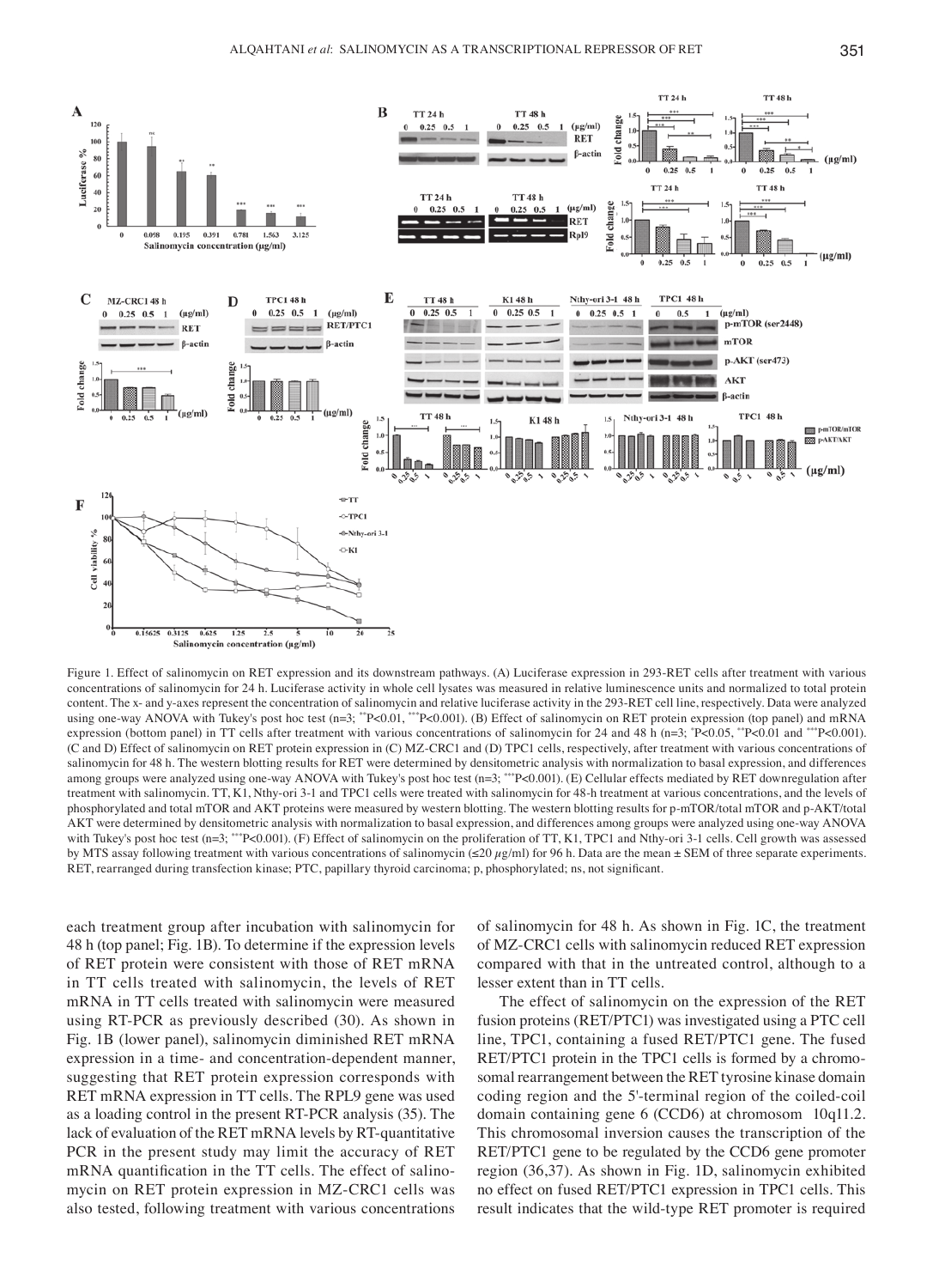

Figure 2. Effects of salinomycin on molecular events of cell cycle and apoptosis in TT cells. (A) Graphical representation of the cell cycle phase distribution of TT cell after treatment with salinomycin for 24 and 48 h. Representative histograms of the cell cycle are shown to the right of the graphs. (B) Expression analysis of core cell cycle regulators. TT cells were treated with different concentrations of salinomycin for 48 h and selected cell cycle proteins, namely p-Rb, Rb, E2F, P53, cyclin D and CDK4 were measured by western blotting. The expression levels of P21 and cyclin B were also measured by western blotting after the treatment of TT cells with different concentrations of salinomycin 48 h (right side). The western blotting results were quantified by densitometric analysis with normalization to basal expression, and differences among groups were analyzed using one-way ANOVA with Tukey's post hoc test (n=3; \*P<0.005 and \*\*P<0.001). (C) Caspase-3 activity was determined in TT cells after treat of three separate experiments and analyzed by one-way ANOVA with Tukey's post hoc test ( $n=3$ ; \*\*\*P<0.001).

for the repression of RET transcription in thyroid cancer cell lines.

The PI3K/AKT/mTOR pathway has been reported to play a critical role in the tumorigenesis induced by RET oncogenes (38,39). Therefore, the present study examined the effect of salinomycin on RET downstream signaling pathway in TT cells by monitoring the changes in the levels of the phosphorylated forms of AKT and mTOR relative to those of the respective total proteins. As shown in Fig. 1E, a decrease in the RET protein level in TT cells was closely associated with a reduction in the phosphorylation of AKT and mTOR, with only a slight effect on the amount of total AKT and no effect on the amount of total mTOR. However, salinomycin showed no effect on the AKT/mTOR pathway in RET-independent thyroid cells, namely K1, Nthy-ori 3-1 and TPC1, suggesting that the effect of salinomycin on the AKT/mTOR pathway is closely associated with its RET downregulatory effect.

Since activating point mutations in the RET proto-oncogene are well-documented contributors to the progression of hereditary and sporadic forms of MTC, a cell viability assay of TT, K1, Nthy-ori 3-1 and TPC1 cells was performed. On the basis of the cell viability results in Fig. 1F, the half maximal inhibitory concentration  $(IC_{50})$  values of salinomycin in TT and K1 cells were estimated to be 0.3 and 0.6  $\mu$ g/ml, respectively. Notably, Nthy-ori 3-1 and TPC1 cells were less sensitive to salinomycin, with IC<sub>50</sub> values of 4 and 15  $\mu$ g/ml, respectively, suggesting that the inhibitory effect of salinomycin against RET expression could be closely associated with its anti-proliferative effects on human thyroid cell lines.

*Salinomycin induces G1 cell cycle arrest and release of caspase‑3.* The effect of salinomycin on cell cycle progression was examined by treating TT cells with salinomycin at various concentrations for 24 and 48 h. As shown in Fig. 2A, at 24 h after treatment with the highest concentration  $(1 \mu g/ml)$ of salinomycin, there was a 12-15% increase in the proportion of cells in the G1 phase compared with the control. Treatment with 1  $\mu$ g/ml salinomycin for 48 h resulted in a greater increase in the proportion of cells in the G1 phase, by 16-20% compared with the non-treated cells, which was accompanied by a reduction in the number of cells in the S and G2 phases. To confirm the cell cycle arrest, the expression levels of core cell cycle regulatory proteins (cyclin D, CDK4, P53, E2F, p-Rb and Rb) were assessed in TT cells following treatment with salinomycin for 48 h. As shown in Fig. 2B, western blotting revealed a strong downregulation of the expression of cyclin D, CDK4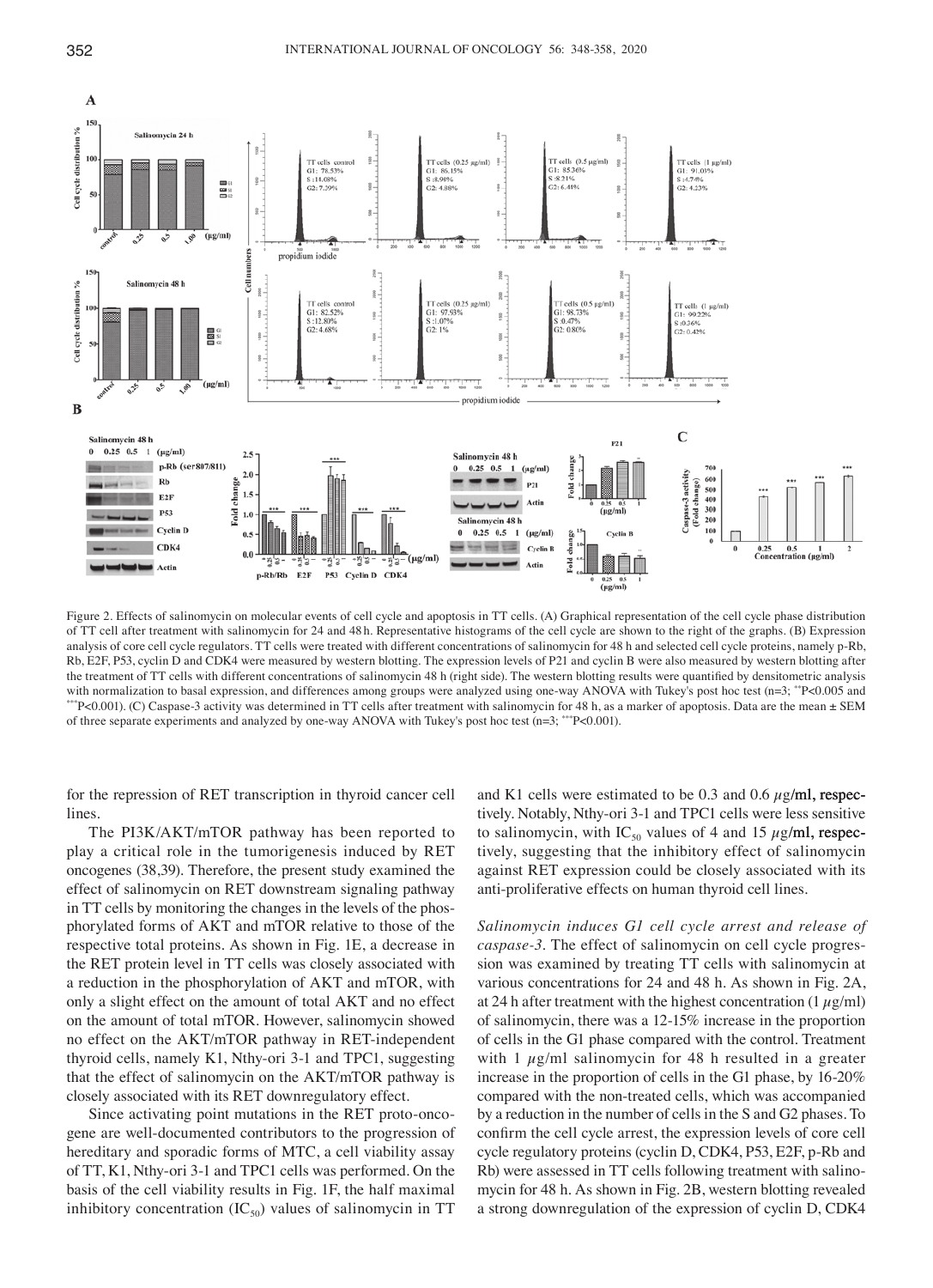

Figure 3. Effects of NAC on salinomycin-mediated RET downregulation and BCL2 in TT cells. TT cells were treated with salinomycin for 24 or 48 h with or without NAC (1 mM). Expression levels of RET and BCL2 were determined by western blotting. The western blotting results for RET and BCL2 were quantified by densitometric analysis with normalization to basal expression, and differences among groups were analyzed using two-way ANOVA with Bonferroni post hoc test (n=3). NAC, N-acetyl cysteine; RET, rearranged during transfection kinase; ns, not significant.

and E2F. Furthermore, salinomycin decreased p-Rb and total Rb levels compared with the respective baseline levels, and resulted in a significant increase in P53 expression. P21 and cyclin B proteins were evaluated in TT cells after treatment with salinomycin for 48 h. P21 was upregulated while cyclin B was downregulated after the 48-h treatment (Fig. 2B).

Whether salinomycin can induce apoptosis was determined by measuring the activity of caspase-3, since caspase-3 activation is an apoptotic event that precedes cell death (40). As shown in Fig. 2C, caspase-3 activity in salinomycin-treated cells was significantly increased in a concentration‑dependent manner compared with the control after 48 h of treatment, which indicates the apoptosis-inducing effect of salinomycin on TT cells.

*RET downregulation in TT cells after salinomycin treatment is independent of ROS activation.* Oxidative stress can dictate the fate of cells. At high levels, ROS can induce cytotoxic or cytostatic effects, whereas at low levels, they can facilitate cell differentiation and proliferation (41). As has been documented in previous studies, numerous anticancer drugs induce programmed cell death, in whole or in part, by generating ROS (42,43). To assess whether ROS production is associated with the effect of salinomycin on RET expression or apoptosis, TT cells were pre-treated with the ROS scavenger N-acetyl cysteine (NAC). As shown in Fig. 3, after treatment with  $1 \mu$ g/ml salinomycin for 24 and 48 h, RET and BCL2 protein expression levels were not changed by NAC pre-treatment, suggesting that RET suppression by salinomycin is independent of ROS induction in the MTC model.

*Salinomycin analogs show varying effects compared with the parent compound on RET expression.* To investigate the structure-activity relationship of salinomycin, analogs of salinomycin generated by chemical synthesis as described in a previous study, including salinomycin amide (A1-A8) and ester (E1-E8) derivatives were used (7,8). Salinomycin analogs have previously been evaluated for cytotoxicity and selectivity against TT, K1, Nthy-Ori 3-1 and TPC1 cell lines (Fig. 4A) (28,44). As shown Fig. 4A, the majority of the derivatives possessed considerably less potent cytotoxic effects against normal and cancer thyroid cell lines than did salinomycin. However, A3 and E4 exhibited more potent cytotoxicity against these cell lines than the parent compound, with IC<sub>50</sub> values in the ranges of 0.5-2.2 and 0.07-0.8  $\mu$ g/ml, respectively. It is also worthwhile to note that A3 and E4 exhibited relatively selective cytotoxicity to TT and K1 cells over TPC1 and the normal immortalized thyroid cells, Nthy-ori 3-1. Next, the effects of selected salinomycin analogs on endogenous RET expression were examined in TT cells to determine if the structure-related cytotoxic effects of salinomycin analogs are associated with their potential to downregulate the expression of RET protein. As shown in Fig. 4B, nontoxic amide (A2 and A4) and ester (E1) derivatives showed no effect on RET expression in TT cells after 48-h treatment with  $\leq 10$  and 5  $\mu$ g/ml of the analogs, respectively. However, the most potent ester derivative, E4, effectively reduced RET expression in TT after 48 h of treatment at a concentration of  $0.6 \,\mu$ g/ml. The extent of the reduction in RET expression achieved with salinomycin E4 is comparable to that of salinomycin. These results suggest that the cytotoxic effects of salinomycin derivatives are closely associated with their downregulatory effect on RET expression in TT cells.

*RET reduction can lead to LRP6 attenuation in MTC cell lines.* Previous studies demonstrated that RET is a novel transcriptional target of Wnt/β-catenin signaling (19,45). Since salinomycin is known to interfere with Wnt signaling, whether the RET downregulatory effect of salinomycin is mediated through its inhibitory effect on Wnt/β-catenin pathway was examined in TT cells in the present study (46). As shown in Fig. 5A, salinomycin induced a significant reduction in total, cytosolic and nuclear β-catenin, p-LRP6 and total LRP6 in TT cells after 48 h of treatment. To further verify the involvement of the Wnt pathway in the RET-inhibitory effect of salinomycin, the well-characterized Wnt inhibitor niclosamide , was used as a positive control in the present study (47,48). Notably, niclosamide was able to reduce p-LRP6, LRP6 and total β-catenin, as well as RET expression in TT and MZ-CRC1 cells (Fig. 5B). These results suggest the existence of a close relationship between the Wnt/β-catenin and RET pathways in MTC, in agreement with previous studies (27,45). Whether the activity of the Wnt/β-catenin pathway is associated with activation of RET pathway was also investigated in the present study. Therefore, TT cells were transfected with RET siRNA or negative control siRNA for 72 h. As shown in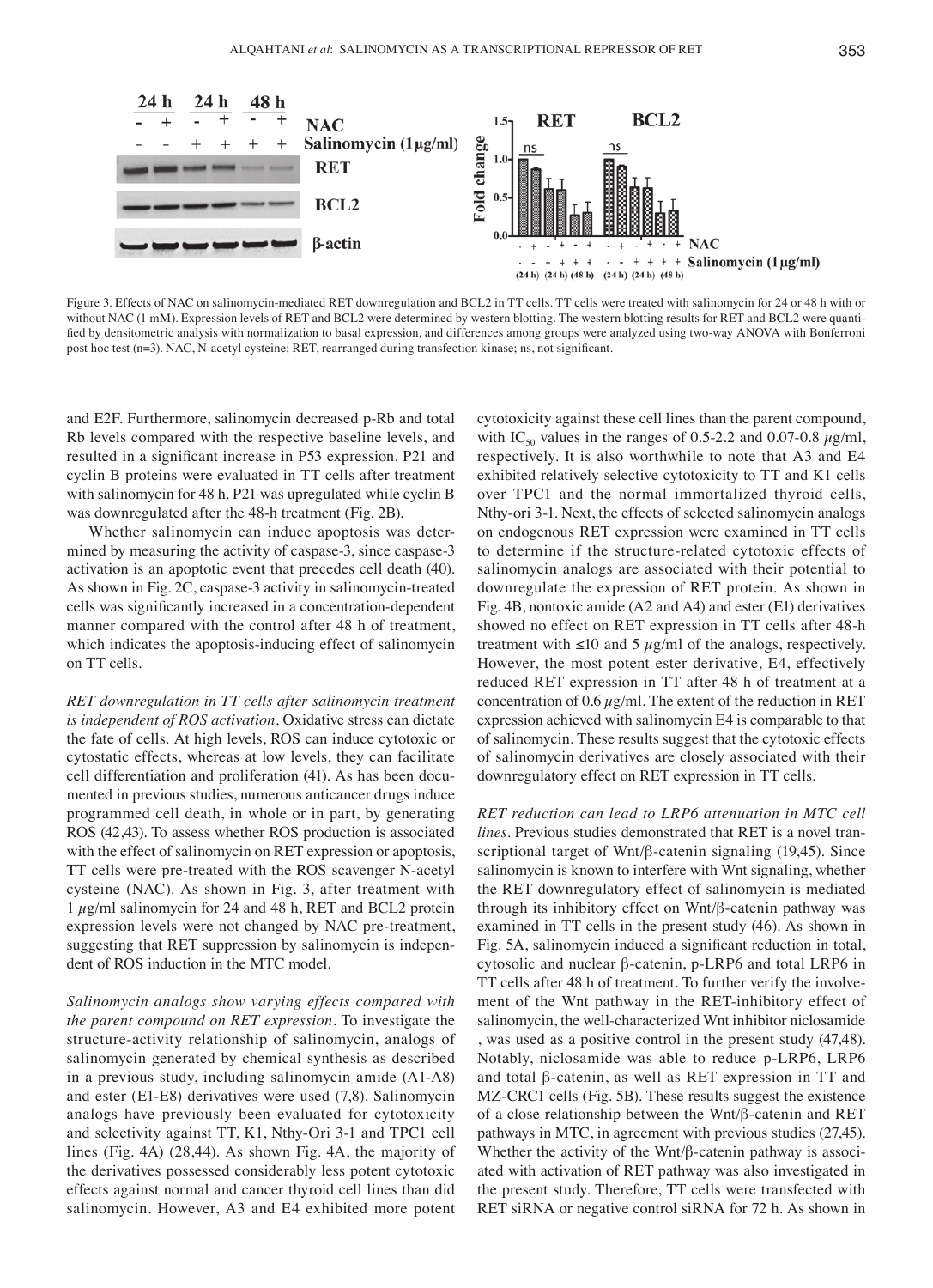

Salinomycin R= OH

|                          | $IC_{so} \pm SD$ (µg/ml) |                                 |                |                          |                |                           | $IC_{so} \pm SD$ (µg/ml)              |                                           |                 |                                        |                 |  |
|--------------------------|--------------------------|---------------------------------|----------------|--------------------------|----------------|---------------------------|---------------------------------------|-------------------------------------------|-----------------|----------------------------------------|-----------------|--|
| Compound                 | $R=$                     | TT                              | K1             | Nthy-ori 3-1             | TPC1           | Compound                  | $R=$                                  | $\mathbf{T}\mathbf{T}$                    | K1              | Nthy-ori 3-1                           | TPC1            |  |
| A1                       | `ทุ^≡                    | $>20 \pm 1.40$                  | $15 \pm 1.75$  | $>20 \pm 0.7$            | $>20 \pm 0.40$ | E1                        | ~~                                    | $11 \pm 0.50$                             | $10\pm0.80$     | $14.9 \pm 1.25$                        | $12.6 \pm 2.40$ |  |
| A2                       |                          | $>20+1.90$                      | $>20 \pm 2.40$ | $>20 \pm 1.10$           | $>20 \pm 0.3$  | E <sub>2</sub>            | $\sim$                                | $>20 \pm 0.50$                            | $19.5 \pm 3.55$ | $17.5 + 3.55$                          | $>20 \pm 1.10$  |  |
| A3                       | ™                        | $0.5 + 0.2$                     | $1 \pm 0.07$   | $2.0 + 0.3$              | $2.2 \pm 0.3$  | E3                        |                                       | $>20 \pm 0.60$                            | $>20 \pm 0.7$   | $>20 \pm 0.3$                          | $>20 \pm 3.1$   |  |
| A4                       | $\neg$ $\land$ $\lor$    | $>20+1.90$                      | $>20 \pm 0.1$  | $>20 \pm 0.9$            | $>20 \pm 0.3$  | E4                        | `cr ,<br>۰٥,                          | $0.07 \pm 0.01$                           | $0.1 + 0.10$    | $0.2 \pm 0.37$                         | $0.8 + 0.3$     |  |
| A5                       | W                        | $>20 \pm 0.70$                  | $>20 \pm 1.1$  | $>20 \pm 0.7$            | $>20 \pm 4.40$ | E <sub>5</sub>            |                                       | $>20 \pm 1.90$                            | $>20 \pm 0.9$   | $>20 \pm 0.3$                          | $>20 \pm 0.81$  |  |
| A6                       |                          | $7.1 + 1.90$                    | $13 \pm 1.01$  | $8.1 + 3.7$              | $8.5 \pm 0.3$  | E <sub>6</sub>            |                                       | $10.5 \pm 1.05$                           | $5 + 0.80$      | $13.5 \pm 2.35$                        | $8.7 \pm 2.80$  |  |
| A7                       |                          | $>20 \pm 1.90$                  | $15 + 1.2$     | $10 + 3.7$               | $10 \pm 0.3$   | E7                        |                                       | $>20+1.07$                                | $7.5 + 1.00$    | $>20 \pm 1.23$                         | $>20 \pm 0.41$  |  |
| A8                       |                          | $>20 \pm 0.40$                  | $>20\pm0.9$    | $>20+1.87$               | $>20 \pm 0.10$ | E8                        |                                       | $>20+2.40$                                | $>20+1.7$       | $>20 \pm 0.3$                          | $>20 \pm 3.80$  |  |
|                          |                          |                                 |                |                          |                |                           |                                       | 1.5                                       |                 |                                        |                 |  |
| A2 48 h<br>5<br>$\bf{0}$ | 10                       | A4 48 h<br>2.5<br>5<br>$\theta$ | 0<br>10        | E1 48 h<br>$1.2$ $2.5$ 5 | $\bf{0}$       | E4 48 h<br>$0.6\,$<br>1.2 | $(\mu g/ml)$<br><b>RET</b><br>β-actin | Fold change<br>1.0-<br>Fold change<br>0.0 |                 |                                        |                 |  |
|                          |                          |                                 |                |                          |                |                           |                                       | 0.510<br>A2                               | A <sub>4</sub>  | 02.551001.22.55<br>00.61.2<br>E4<br>E1 | $(\mu g/ml)$    |  |

Figure 4. Effect of salinomycin amide ('A') and ester ('E') derivatives on the proliferation of TT, K1, Nthy-ori 3-1 and TPC1 cells, and the effect of selected salinomycin derivatives on RET protein expression in TT cells (28,44). (A) TT, K1, TPC1 and Nthy-ori 3-1 cells were treated with an increasing concentration of each derivative for 96 h. The IC<sub>50</sub> value of each compound was determined by MTS assay. Data are mean  $\pm$  SEM of three separate experiments. (B) Effect of selected salinomycin analogs on RET protein expression in TT cells was determined by western blotting after treatment for 48 h. Densitometric analysis of the western blotting results for RET was conducted with normalization to basal expression, and differences among groups were analyzed using one‑way ANOVA with Tukey's post hoc test (n=3; \*\*\*P<0.001). IC<sub>50</sub>, half maximal inhibitory concentration; RET, rearranged during transfection kinase.

Fig. 5C, RET was successfully knocked down by RET siRNA transfection compared with the negative control siRNA. Total LRP6 expression was also reduced by RET siRNA compared with the negative control (Fig. 5C), indicating the likelihood of crosstalk between RET and the LRP6 (Wnt) pathway in TT cells. Furthermore, RET and LRP6 levels declined concurrently in TT cells following treatment with  $1 \mu g/ml$ salinomycin at different time points (Fig. 5D). The effects of various salinomycin analogs on the expression levels of LRP6 and p-RLP6 in TT cells were also examined. As shown in Fig. 5E, there appears to be a strong association between the ability of an analog to reduce the expression of RET and its ability to reduce p-LRP6 and LRP6 expression. Analogs such as A2, A4 and E1, which were not able to reduce RET expression (Fig. 4B) were also unable to alter RLP6 expression or phosphorylation (Fig. 5E), while derivatives that were able to reduce RET expression, such as E4, were also able to reduce the expression and phosphorylation of LRP6.

## **Discussion**

Due to the major contribution of germline mutations in the RET proto-oncogene to the development of MTC, activated RET protein is considered to be a weakness of MTC (38,49). Previous studies have developed several therapeutic strategies against RET-driven MTC (11,21,50). These include the use of tyrosine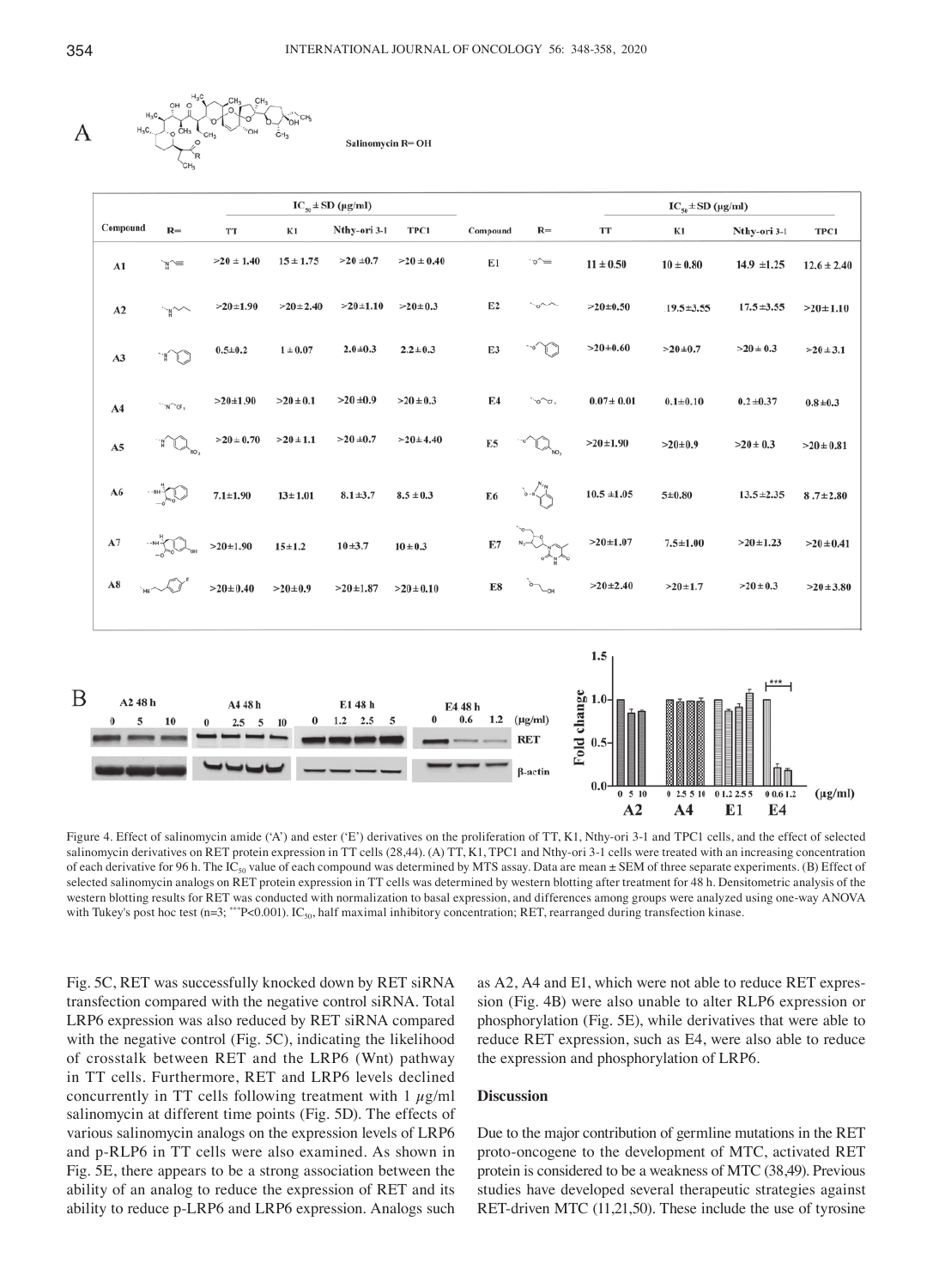

Figure 5. Effect of salinomycin on Wnt/β-catenin signaling and crosstalk between RET and LRP6. (A) Expression levels of p-LRP6, LRP6, cytosolic β-catenin and total β-catenin were determined by western blotting in TT cells after treatment with salinomycin for 48 h. The expression levels of cytosolic and nuclear β-catenin were also measured. Proteins expression were determined by densitometric analysis with normalization to basal expression, and differences among groups were analyzed using one-way ANOVA with Tukey's post hoc test (n=3; \*P<0.05, \*\*P<0.01 and \*\*\*P<0.001). (B) Effect of niclosamide on the levels of p-LRP6, LRP6 and RET in TT and MZ-CRC1 cells, and total β-catenin in TT cells were determined by western blotting. The western blotting results for the shown proteins were determined by densitometric analysis with normalization to basal expression, and differences among groups were analyzed using one-way ANOVA with Tukey's post hoc test (n=3; \*\*P<0.01 and \*\*\*P<0.001). (C) Western blot analysis of the expression of LRP6 and RET in RET siRNA and silencer negative control-treated TT cells. Representative images are shown, with normalized densitometric quantification and analysis of the difference between groups by Student's t-test (n =3; \*\*\*P<0.001). (D) Time course of the expression of RET and LRP6 protein in TT cells in the presence of 1 µg/ml salinomycin (n =3; \*\*\*P<0.001). (E) Effect of salinomycin analogs (E4, A4, A2 and E1) on the p-LRP6/LRP6 ratio in TT cells after treatment for ≤48 h. Western blotting results for all proteins were determined by densitometric analysis with normalization to basal expression, and differences among groups were analyzed using one-way ANOVA with Tukey's post hoc test (n=3). LRP6, low-density lipoprotein receptor-related protein 6; p, phosphor; RET, rearranged during transfection kinase; siRNA, small interfering RNA.

kinase inhibitors, siRNAs that silence mutant RET expression, and gene therapies that utilize dominant‑negative RET to suppress downstream signaling pathways(17,39). To date, two multi-target tyrosine kinase inhibitors (vandetanib and cabozantinib), which target vascular endothelial growth factor receptor 2, EGFR, MET and RET, have been approved for the treatment of locally advanced and metastatic MTC. However, long-term vandetanib or cabozantinib treatment for advanced MTC has two significant disadvantages: Efficacy is lost over time as a result of acquired drug resistance, and prolonged treatment can cause serious side effects(20,21,51,52). Thus, there is an urgent need to identify and discover new therapeutic agents that are able to interfere with RET function for use in the curative therapy of MTC.

The potassium ionophore salinomycin has shown inhibitory effects on the Wnt/β-catenin pathway in various cancer models (46). In the present study, salinomycin was shown to be a potential therapeutic agent for MTC that can target RET and its downstream signaling. The present study also demonstrated that the suppression of RET by salinomycin is closely associated with its anti-proliferative and apoptotic effects on human MTC cell lines, with a particularly strong inhibitory effect on cells with RET mutations at C634W, such as TT cells. Although MZ-CRC1 is an MTC cell line, it appears to be less sensitive than TT cells to salinomycin (Fig. 1C). It may be speculated that there are some genes that are highly overexpressed in the RET M918T mutant but not the C634W mutant that could contribute to salinomycin sensitivity in MZ-CRC1 (53). Salinomycin demonstrated no clear effect on the papillary thyroid carcinoma cell line TPC1, in which its  $IC_{50}$ was >10-fold higher than that for TT cells (Fig. 1F). Likewise,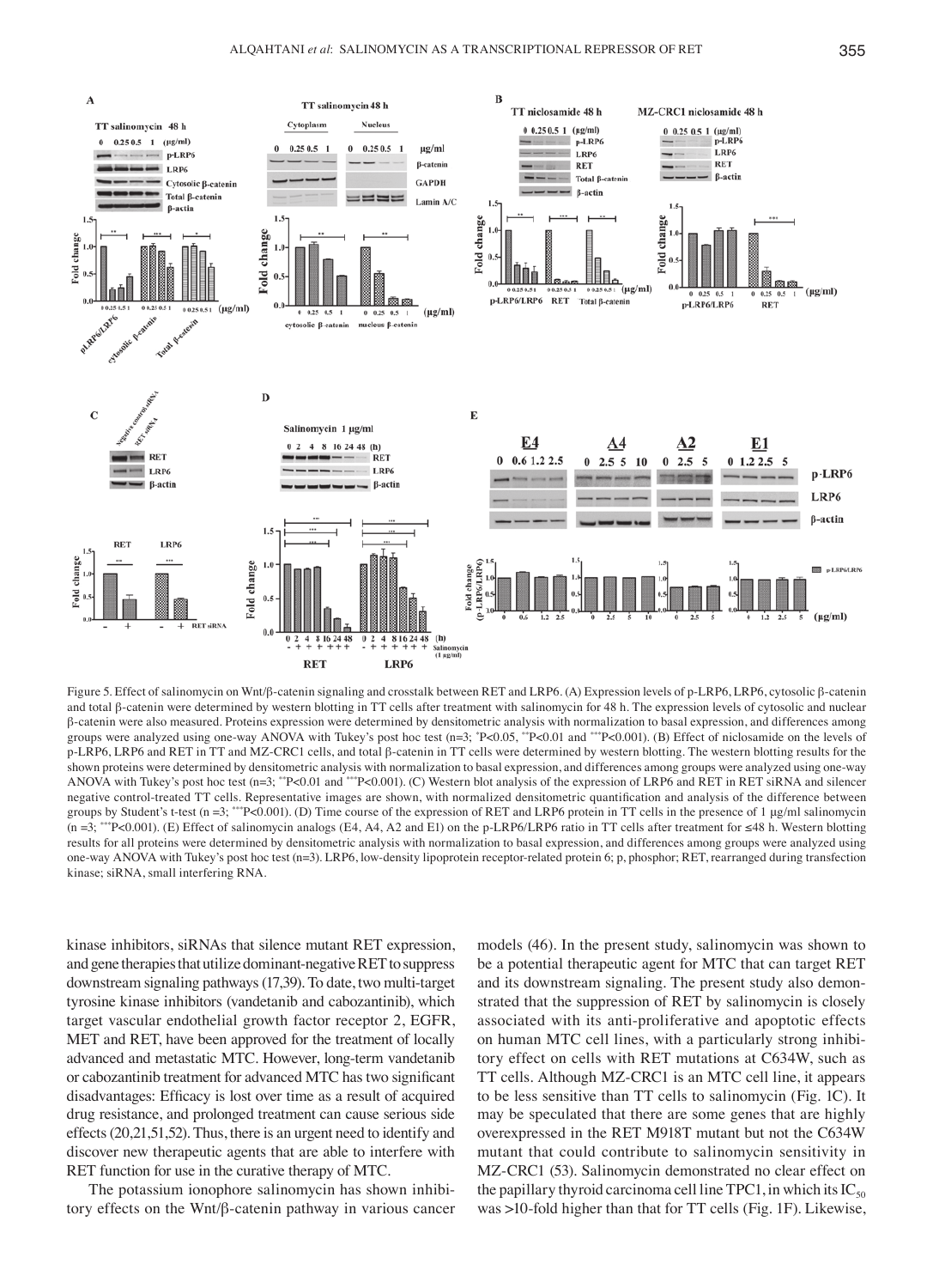salinomycin showed no effect on the expression of the rearranged RET/PTC1 protein in TPC1 cells (Fig. 1D). RET/PTC1 transcription is regulated by the CCD6 gene promoter region, leading to the speculation that a wild-type RET promoter region is essential for mediation of the RET-inhibiting effect of salinomycin. Furthermore, salinomycin did not exert any detectable effect on RET downstream proteins such as p-mTOR, mTOR, p-AKT and AKT in TPC1 cells (Fig. 1E). K1 cells, which are derived from a primary papillary thyroid carcinoma, have been found to have enhanced Wnt signaling for growth and survival with wild-type status for RET (54). Thus, the disruption of Wnt signaling could be the basis of the anti-proliferative activity of salinomycin against K1 cells. Therefore, at a low concentration, salinomycin appears to be selective, with a stronger anti-proliferative effect on TT and K1 cells compared with TPC1 and Nthy-ori 3-1 cells.

Cell cycle analysis by flow cytometry demonstrated that the treatment of TT cells with salinomycin for 24 or 48 h resulted in cell cycle arrest at the G1 phase in a concentration-dependent manner (Fig. 2A). The cell cycle is highly regulated by different types of cyclin-dependent kinases and their catalytic units; cyclin D, E2F, Rb, P53, P21, cyclin B and CDK4 serve important roles in cell cycle progression through the G1 phase (55,56). After treatment of TT cells with salinomycin, the aforementioned regulators were reduced in a concentration-dependent manner (Fig. 2B). However, P27 was not evaluated in the current cell cycle analysis. The cell cycle arrest at the G1 phase was followed by increased caspase-3 activity after 48 h of treatment with salinomycin. Recent reports have shown that salinomycin induces apoptosis in various human cancer cell lines, in part due to the accumulation of ROS (57,58); however, pre-treatment of TT cells with the antioxidant NAC could not rescue TT cells from apoptosis, nor could it reduce the loss of BCL2 or RET (Fig. 3). This indicates that the apoptosis of TT cells after salinomycin treatment is independent of ROS activation or generation.

In the current study, the potential anticancer activities of salinomycin amide and ester derivatives are presented. Although the majority of the salinomycin derivatives were not capable of either reducing RET expression in TT cells or inducing selective cytotoxicity, salinomycin E4 produced promising results. Salinomycin E4 significantly reduced RET expression in TT cells at submicromolar concentrations and also diminished total and p-LRP6 levels. The effect on LRP6 demonstrates the importance of the Wnt/β-catenin pathway in the mediation of the anticancer activity of salinomycin and its analogs. The Wnt/β-catenin pathway is essential in embryonic development and thyrocyte proliferation (23,27). The abnormal activation of Wnt/β-catenin is associated with multiple types of cancer (23,25). The Wnt pathway is activated by the binding of Wnt glycoproteins to Frizzled and its co-receptor LRP6 to form a ternary complex in the cell membrane. Phosphorylation of LRP6 leads to disruption of the β-catenin destruction complex, which includes adenomatosis polyposis coli, glycogen synthase kinase 3, axin and casein kinase 1. This destruction complex typically phosphorylates cytoplasmic β-catenin, and targets it for ubiquitination and proteolytic degradation in the absence of Wnt. Upon activation, Wnt/β‑catenin signaling stabilizes cytosolic β-catenin, allowing it to translocate to the nucleus and form a complex with T-cell factor/lymphoid enhancer factor. This complex activates target genes that are vital for cell growth and survival (27,59). A previous study demonstrated that activation of Wnt/β-catenin by lithium chloride upregulated RET expression in a concentration-dependent manner in mIMCD-3 cells, whereas LRP6 knockout downregulated RET expression in mouse embryos (19). In the present study, niclosamide, a specific Wnt/β-catenin inhibitor, was demonstrated to diminish RET expression by disrupting Wnt signaling in TT cells. Also, siRNA-mediated RET knockdown led to the downregulation of LRP6 and RET expression in TT cells compared with the negative control. The cytotoxicity of salinomycin derivatives appears to be established via their ability to reduce the activity and the expression of LRP6 and RET. On the basis of the aforementioned results, it is hypothesized that LRP6‑mediated Wnt/β-catenin signaling either modulates or closely interacts with RET or RET downstream proteins in MTC, and that this crosstalk is disrupted by salinomycin, selected salinomycin analogs, niclosamide or RET siRNA.

In conclusion, the current study demonstrates that salinomycin, characterized as an inhibitor of the Wnt pathway, exerts potent antitumor activity against MTC via the reduction of RET expression. The chemical modification of salinomycin can provide derivatives with stronger cytotoxity. Niclosamide and other salinomycin derivatives, which reduce LRP6 expression, highlight the important role of the Wnt signaling pathway in the regulation of RET expression in MTC. This preliminary study reveals the effects of salinomycin and its derivatives on MTC cells *in vitro*. Since salinomycin has been reported to have serious side effects on the cardiovascular system, the evaluation of the toxicity of salinomycin and salinomycin derivatives as well as their efficacy in an *in vivo* MTC model is pivotal (60). However, the findings of the current study support further preclinical evaluation of salinomycin and its analogs as novel therapeutic agents for the treatment of MTC.

#### **Acknowledgements**

Not applicable.

#### **Funding**

The authors thank the American Cancer Society for their support of this study (grant no. RSGM-12-046-01-CDD).

#### **Availability of data and materials**

The datasets used and/or analyzed during the current study are available from the corresponding author on reasonable request.

#### **Authors' contributions**

TA, VMK and DS conceived of and designed the study; TA and DS analyzed the data, interpreted the results of the experiments and drafted the manuscript; TA, VMK and DS prepared figures, and edited and revised the manuscript; TA, AH and VMK performed the experiments. All authors read and approved the final manuscript.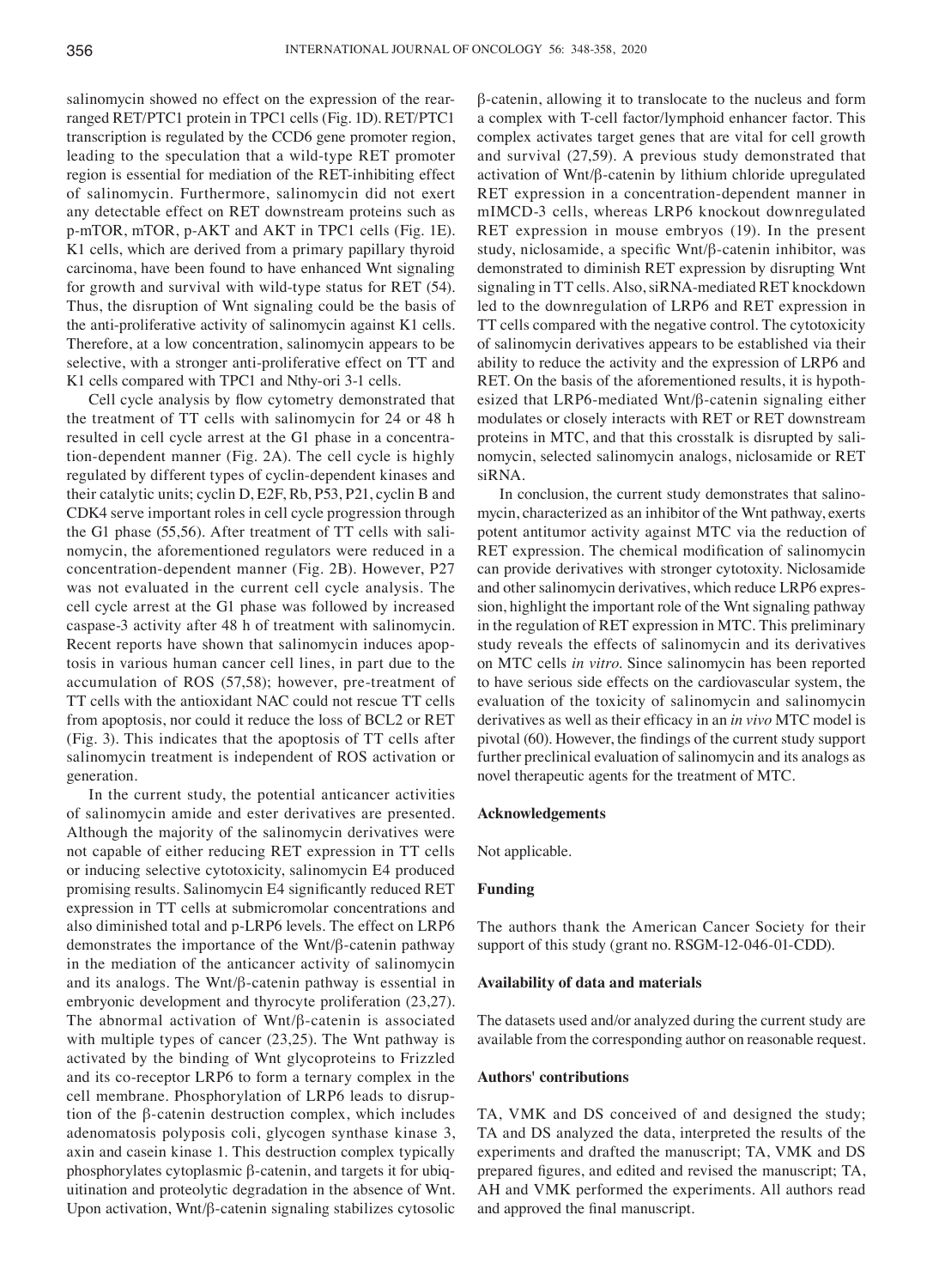#### **Ethics approval and consent to participate**

Not applicable.

#### **Patient consent for publication**

Not applicable.

## **Competing interests**

No conflicts of interest, financial or otherwise, are declared by the authors.

#### **References**

- 1. Zhou S, Wang F, Wong ET, Fonkem E, Hsieh TC, Wu JM and Wu E: Salinomycin: A novel anti-cancer agent with known anti-coccidial activities. Curr Med Chem 20: 4095-4101, 2013.
- 2. Zhang Y, Liu L, Li F, Wu T, Jiang H, Jiang X, Du X and Wang Y: Salinomycin exerts anticancer effects on PC-3 cells and PC-3-derived cancer stem cells in vitro and in vivo. BioMed Res Int 2017: 4101653, 2017.
- 3. Yu Z, Cheng H, Zhu H, Cao M, Lu C, Bao S, Pan Y and Li Y: Salinomycin enhances doxorubicin sensitivity through reversing the epithelial-mesenchymal transition of cholangiocarcinoma cells by regulating ARK5. Braz J Med Biol Res 50: e6147, 2017.
- 4. Verdoodt B, Vogt M, Schmitz I, Liffers ST, Tannapfel A and Mirmohammadsadegh A: Salinomycin induces autophagy in colon and breast cancer cells with concomitant generation of reactive oxygen species. PLoS One 7: e44132, 2012.
- 5. McCarroll JA, Phillips PA, Kumar RK, Park S, Pirola RC, Wilson JS and Apte MV: Pancreatic stellate cell migration: Role of the phosphatidylinositol 3-kinase(PI3-kinase) pathway. Biochem Pharmacol 67: 1215-1225, 2004.
- 6. Gupta PB, Onder TT, Jiang G, Tao K, Kuperwasser C, Weinberg RA and Lander ES: Identification of selective inhibitors of cancer stem cells by high-throughput screening. Cell 138: 645-659, 2009.
- 7. Antoszczak M, Urbaniak A, Delgado M, Maj E, Borgström B, Wietrzyk J, Huczyński A, Yuan Y, Chambers TC and Strand D: Biological activity of doubly modified salinomycin analogs - Evaluation in vitro and ex vivo. Eur J Med Chem 156: 510-523, 2018.
- 8. Urbaniak A, Delgado M, Antoszczak M, Huczyński A and Chambers TC: Salinomycin derivatives exhibit activity against primary acute lymphoblastic leukemia (ALL) cells in vitro. Biomed Pharmacother 99: 384-390, 2018.
- 9. Roy M, Chen H and Sippel RS: Current understanding and management of medullary thyroid cancer. Oncologist 18: 1093-1100, 2013.
- 10. Nozhat Z and Hedayati M: Medullary thyroid carcinoma: A review on ethical considerations in treatment of children. J Pediatr Endocrinol Metab 29: 633-639, 2016.
- 11. Priya SR, Dravid CS, Digumarti R and Dandekar M: Targeted therapy for medullary thyroid cancer: A review. Front Oncol 7: 238, 2017.
- 12. Wells SA Jr, Pacini F, Robinson BG and Santoro M: Multiple endocrine neoplasia type 2 and familial medullary thyroid carcinoma: An update. J Clin Endocrinol Metab 98: 3149-3164, 2013.
- 13. Nelkin B: Recent advances in the biology and therapy of medullary thyroid carcinoma. F1000 Res 6: 2184, 2017.
- 14. Roskoski R Jr and Sadeghi-Nejad A: Role of RET protein-tyrosine kinase inhibitors in the treatment RET-driven thyroid and lung cancers. Pharmacol Res 128: 1-17, 2018.
- 15. Moura MM, Cavaco BM, Pinto AE and Leite V: High prevalence of RAS mutations in RET-negative sporadic medullary thyroid carcinomas. J Clin Endocrinol Metab 96: E863-E868, 2011.
- 16. Salvatore D, Melillo RM, Monaco C, Visconti R, Fenzi G, VecchioG, Fusco A and Santoro M: Increased in vivo phosphorylation of ret tyrosine 1062 is a potential pathogenetic mechanism of multiple endocrine neoplasia type 2B. Cancer Res 61: 1426-1431, 2001.
- 17. de Groot JWB, Links TP, Plukker JTM, Lips CJM and Hofstra RMW: RET as a diagnostic and therapeutic target in sporadic and hereditary endocrine tumors. Endocr Rev 27: 535-560, 2006.
- 18. Kramer ER, Aron L, Ramakers GMJ, Seitz S, Zhuang X, Beyer K, Smidt MP and Klein R: Absence of Ret signaling in mice causes progressive and late degeneration of the nigrostriatal system. PLoS Biol 5: e39, 2007.
- 19. Wang Y, Stokes a., Duan Z, , Hui J, Xu Y, Chen Y, Chen HW, Lam K and Zhou CJ: LDL receptor-related protein 6 modulates Ret proto-oncogene signaling in renal development and cystic dysplasia. J Am Soc Nephrol 27: 417-427, 2016.
- 20. Elisei R, Schlumberger MJ, Müller SP, Schöffski P, Brose MS, Shah MH, Licitra L, Jarzab B, Medvedev V, Kreissl MC, et al: Cabozantinib in progressive medullary thyroid cancer. J Clin Oncol 31: 3639-3646, 2013.
- 21. Grabowski P, Briest F, Baum RP, Zaknun JJ, Kulkarni HR, Zeitz M and Hörsch D: Vandetanib therapy in medullary thyroid cancer. Drugs Today (Barc) 48: 723-733, 2012.
- 22. Wells SA Jr, Robinson BG, Gagel RF, Dralle H, Fagin JA, Santoro M, Baudin E, Elisei R, Jarzab B, Vasselli JR, et al: Vandetanib in patients with locally advanced or metastatic medullary thyroid cancer: A randomized, double‑blind phase III trial. J Clin Oncol 30: 134-141, 2012.
- 23. Zhan T, Rindtorff N and Boutros M: Wnt signaling in cancer. Oncogene 36: 1461-1473, 2017.
- 24. Novellasdemunt L, Antas P and Li VSW: Targeting Wnt signaling in colorectal cancer. A review in the theme: Cell signaling: Proteins, pathways and mechanisms. Am J Physiol Cell Physiol 309: C511-C521, 2015.
- 25. Takigawa Y and Brown AMC: Wnt signaling in liver cancer. Curr Drug Targets 9: 1013-1024, 2008.
- 26. Sastre-Perona A and Santisteban P: Wnt-independent role of β-catenin in thyroid cell proliferation and differentiation. Mol Endocrinol 28: 681-695, 2014.
- 27. Sastre-Perona A and Santisteban P: Role of the wnt pathway in thyroid cancer. Front Endocrinol (Lausanne) 3: 31, 2012.<br>28. Huczyński A, Antoszczak M, Kleczewska N, Lewandowska M,
- 28. Huczyński A, Antoszczak M, Kleczewska N, Lewandowska M, Maj E, Stefańska J, Wietrzyk J, Janczak J and Celewicz L: Synthesis and biological activity of salinomycin conjugates with floxuridine. Eur J Med Chem 93: 33‑41, 2015.
- 29. Meireles AM, Preto A, Rocha AS, Rebocho AP, Máximo V, Pereira-Castro I, Moreira S, Feijão T, Botelho T, Marques R, et al: Molecular and genotypic characterization of human thyroid follicular cell carcinoma-derived cell lines. Thyroid 17: 707-715, 2007.
- 30. Kumarasamy VM and Sun D: Demonstration of a potent RET transcriptional inhibitor for the treatment of medullary thyroid carcinoma based on an ellipticine derivative. Int J Oncol 51: 145-157, 2017.
- 31. Lauf PK, Alqahtani T, Flues K, Meller J and Adragna NC: Interaction between Na-K-ATPase and Bcl-2 proteins BclXL and Bak. Am J Physiol Cell Physiol 308: C51-C60, 2015.
- 32. Ando Y, Tomaru Y, Morinaga A, Burroughs AM, Kawaji H, Kubosaki A, Kimura R, Tagata M, Ino Y, Hirano H, *et al*: Nuclear pore complex protein mediated nuclear localization of dicer protein in human cells. PLoS One 6: e23385, 2011.
- 33. Shin YJ, Kumarasamy V, Camacho D and Sun D: Involvement of G-quadruplex structures in regulation of human RET gene expression by small molecules in human medullary thyroid carcinoma TT cells. Oncogene 34: 1292-1299, 2015.
- 34. Schweppe RE: Thyroid cancer cell line misidentification: An update. J Clin Endocrinol Metab 98: 956-957, 2013.
- 35. de Jonge HJM, Fehrmann RSN, de Bont ESJM, Hofstra RM, Gerbens F, Kamps WA, de Vries EG, van der Zee AG, te Meerman GJ and ter Elst A: Evidence based selection of house- keeping genes. PLoS One 2: e898, 2007.
- 36. Fusco A, Grieco M, Santoro M, Berlingieri MT, Pilotti S, Pierotti MA, Della Porta G and Vecchio G: A new oncogene in human thyroid papillary carcinomas and their lymph-nodal metastases. Nature 328: 170-172, 1987.
- 37. Nikiforov YE: RET/PTC rearrangement in thyroid tumors. Endocr Pathol 13: 3-16, 2002.
- 38. Nikiforov YE: Thyroid carcinoma: Molecular pathways and therapeutic targets. Mod Pathol 21 (Suppl 2): S37-S43, 2008.
- 39. Plaza‑Menacho I, Burzynski GM, de Groot JW, Eggen BJL and Hofstra RMW: Current concepts in RET-related genetics, signaling and therapeutics. Trends Genet 22: 627-636, 2006.
- 40. McIlwain DR, Berger T and Mak TW: Caspase functions in cell death and disease. Cold Spring Harb Perspect Biol 5: a008656, 2013.
- 41. Fracchiolla NS, Bamonti Catena F, Novembrino C, Ippolito S, Maisonneuve P and Cortelezzi A: Possible association between reactive oxygen metabolites and karyotypic abnormalities in myelodysplastic syndromes. Haematologica 88: 594-597, 2003.